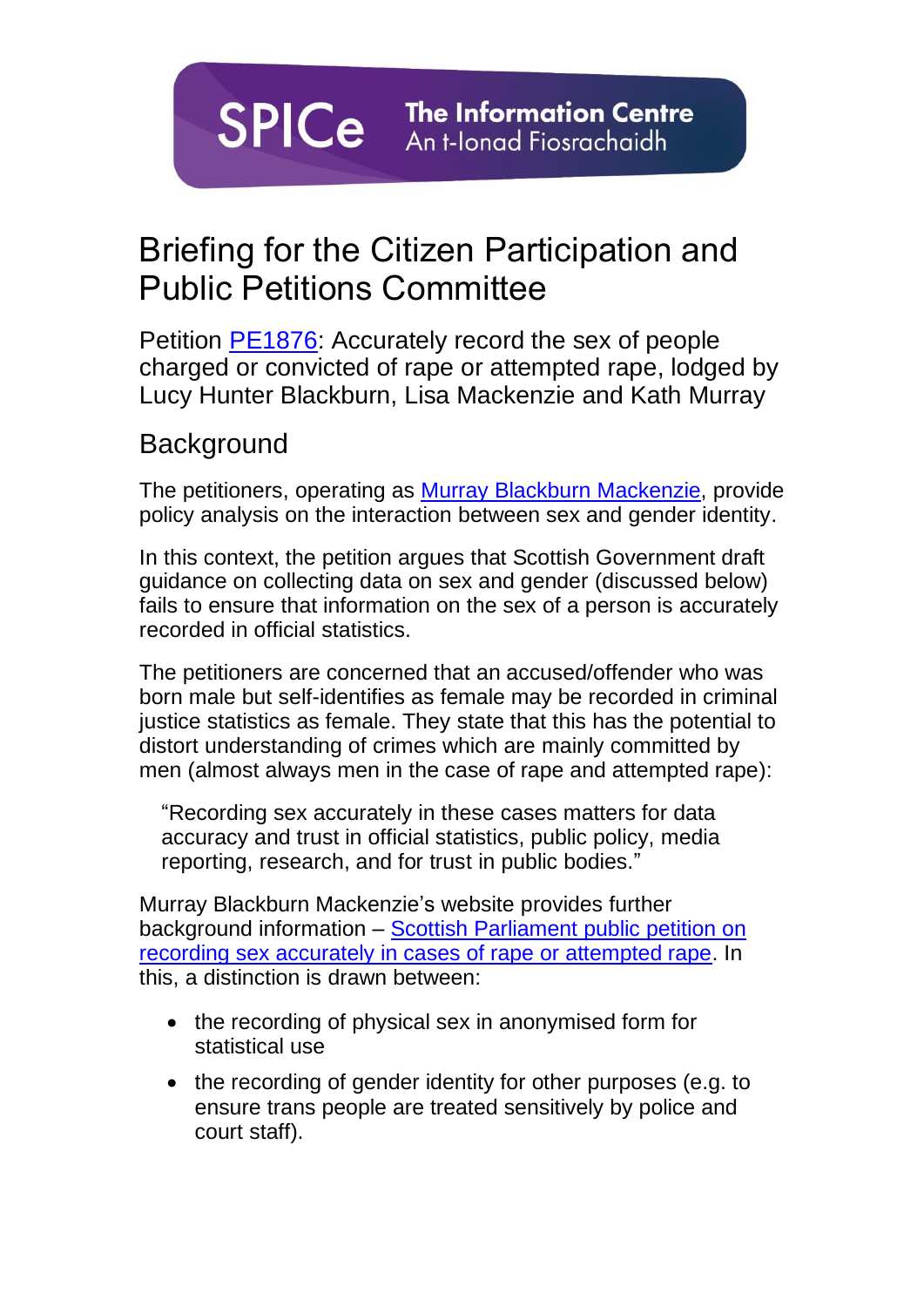## Scottish Government

In 2019, the Scottish Government set up a **Sex and Gender in** [Data Working Group](https://www.gov.scot/groups/sex-and-gender-in-data-working-group/) to "provide a clear statement about the collection and use of data about a person's sex and gender". The working group is led by Scotland's Chief Statistician, Roger Halliday.

The remit of the working groups extends well beyond the collection of criminal justice statistics. Further information about its remit, membership and meetings is set out on its website.

In December 2020, as part of continued consultation on the topic, the Scottish Government published [draft guidance on collecting](https://www.gov.scot/publications/sex-and-gender-in-data-working-group---collecting-data-on-sex-and-gender-draft-guidance-for-feedback/)  [data on sex and gender.](https://www.gov.scot/publications/sex-and-gender-in-data-working-group---collecting-data-on-sex-and-gender-draft-guidance-for-feedback/) In relation to the draft guidance, a [blog by](https://blogs.gov.scot/statistics/2020/12/10/working-group-on-sex-and-gender-in-data-december-update/)  [the Chief Statistician \(December 2020\)](https://blogs.gov.scot/statistics/2020/12/10/working-group-on-sex-and-gender-in-data-december-update/) noted:

"I look forward to receiving your comments before Friday 12 Feb. I will balance the views expressed to refine these proposals and to shape the expectations I set for colleagues across the public sector."

The draft guidance itself included consideration of what is meant by 'sex' and 'gender'. Whilst noting that they are used interchangeably by some, it outlined how they are specifically used by a range of organisations. For example:

- biological sex male or female as indicated by a person's anatomy
- legal sex male or female as registered at birth or set out in a gender recognition certificate
- gender a social construct linked to ideas of masculinity and femininity
- gender identity a person's sense of themselves as a woman or man, as having no gender, or as non-binary
- transgender a person whose gender identity differs from sex registered at birth.

It went on to outline relevant considerations for bodies seeking to collect data in this area, noting that:

"the starting point for any organisation is why does it need to collect data. Data will be collected for various specific purposes,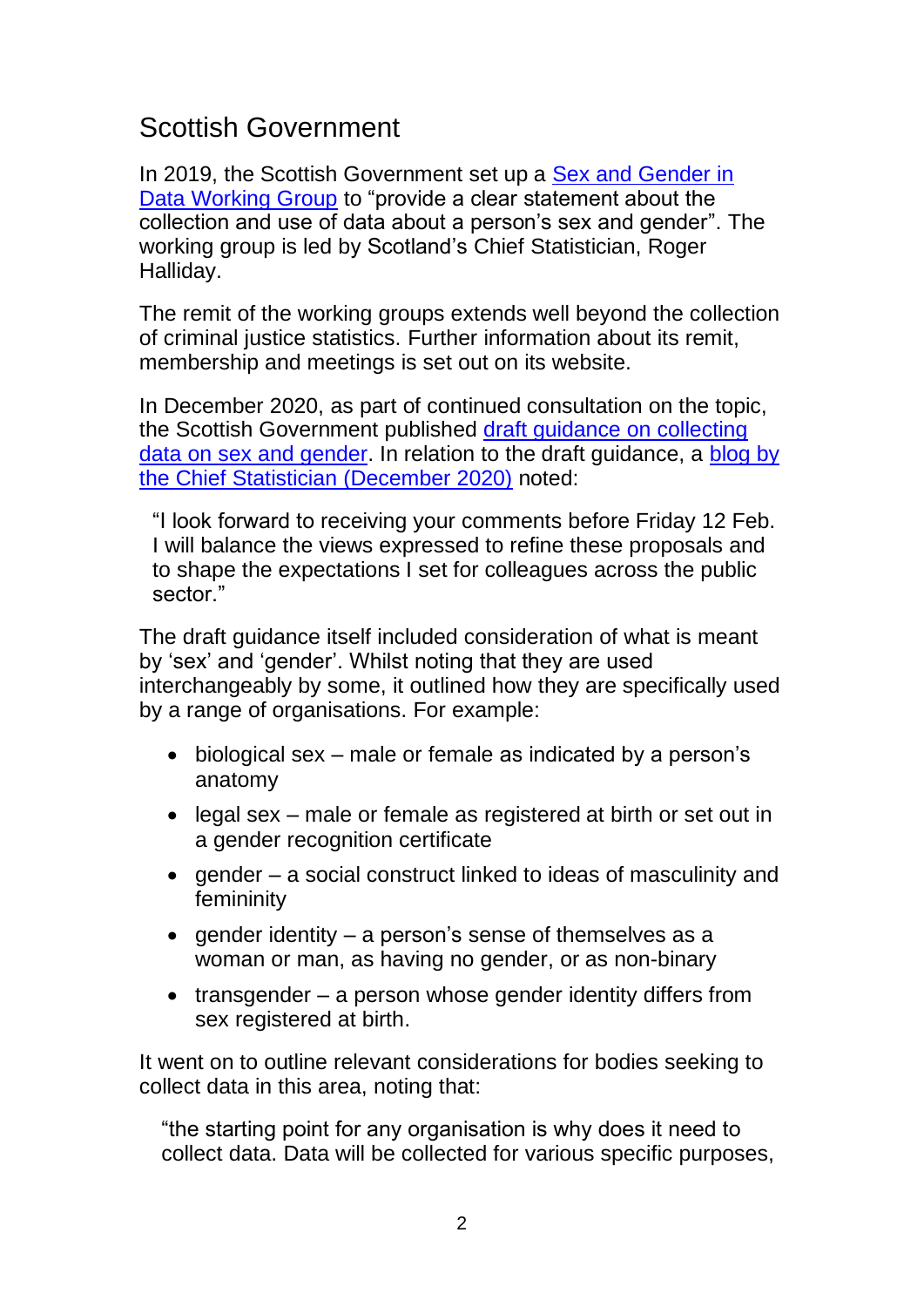and therefore organisations must decide on the most useful definition(s) to use to capture the data that they need." (p 9)

It stated that, in many situations, responses based on either sex or gender will provide organisations with the information they need. And that:

"If you are looking for information specifically to plan, design, or fund services, it is important to consider whether it would help you design and run a better service:

- To ask about the concept of gender identity; or
- To ask about the concept of sex; or
- It makes no difference either way.

In a small number of instances, it may be necessary to record a person's legal sex but this would be on an individual basis for a very specific purpose and it would be up to public bodies who need this data to develop the best approach to do this." (p 10)

The draft guidance added that:

"Engagement has shown that trans people prefer to answer a self-identified sex or gender identity question followed by a trans status question. Asking this combination can support the principle of asking questions respectfully." (p 11)

As noted above, the petitioners argue that collecting information specifically on sex is important in relation to at least some criminal justice statistics.

A further [blog by the Chief Statistician \(March 2021\)](https://blogs.gov.scot/statistics/2021/03/23/working-group-on-sex-and-gender-in-data-march-update-2/) provided an update on the consultation process and next steps. It concluded saying:

"When I'm more certain of the timing, I will let people know. I can say that I'm keen to move forward as quickly as possible, as supporting public bodies to collect and use this data really matters."

#### Scottish Parliament

Murray Blackburn Mackenzie's website highlights a [parliamentary](https://www.theyworkforyou.com/sp/?id=2019-03-13.16.0#g16.1)  [question asked by Joan McAlpine MSP:](https://www.theyworkforyou.com/sp/?id=2019-03-13.16.0#g16.1)

"To ask the Scottish Government whether Police Scotland and the Scottish Courts and Tribunals Service record incidents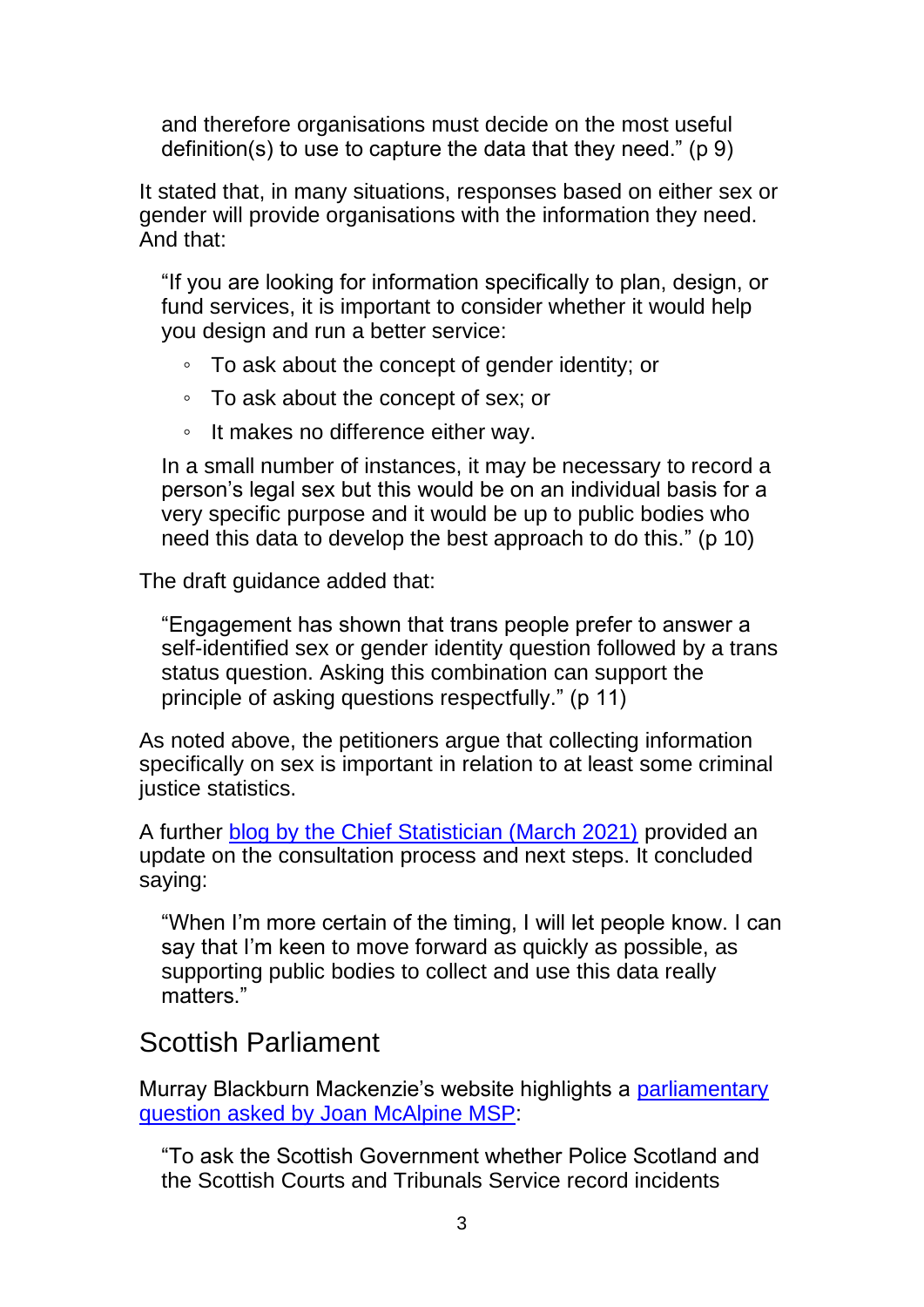according to the alleged perpetrator's birth sex, or by selfdeclaration."

The then Cabinet Secretary for Justice, Humza Yousaf MSP, responded in March 2019, stating that:

"With regard to victims, witnesses and suspects, Police Scotland and the Scottish Courts and Tribunals Service record incidents according to a person's self-identified gender. Police Scotland requires no evidence or certification as proof of gender identity other than a person's self-declaration, unless—it is important to emphasise this—it is pertinent to any criminal investigation with which they are linked and it is evidentially critical that Police Scotland legally requires such proof."

Issues relating to sex and gender were also considered during Scottish Parliament scrutiny of the [Census \(Amendment\)](https://www.parliament.scot/bills-and-laws/bills/census-amendment-scotland-bill)  [\(Scotland\) Bill](https://www.parliament.scot/bills-and-laws/bills/census-amendment-scotland-bill) (introduced October 2018). What is now the [Census](https://www.legislation.gov.uk/asp/2019/12)  [\(Amendment\) \(Scotland\) Act 2019](https://www.legislation.gov.uk/asp/2019/12) includes provisions allowing questions on transgender status and history to be answered on a voluntary basis as part of the census.

A [SPICe blog published in advance of the final parliamentary](https://spice-spotlight.scot/2019/06/07/the-census-bill-whats-happened-in-the-parliament-so-far/)  [debate on the Census \(Amendment\) \(Scotland\) Bill](https://spice-spotlight.scot/2019/06/07/the-census-bill-whats-happened-in-the-parliament-so-far/) provides a summary of scrutiny up that point. It notes that a key concern raised during scrutiny was that the Bill conflated sex (already covered by question in the census) with gender identity. Amendments were made seeking to ensure that this does not happen.

#### **Frazer McCallum**

Senior Researcher 29/06/2021

SPICe research specialists are not able to discuss the content of petition briefings with petitioners or other members of the public. However, if you have any comments on any petition briefing you can email us at [spice@parliament.scot.](mailto:spice@parliament.scot)

Every effort is made to ensure that the information contained in petition briefings is correct at the time of publication. Readers should be aware however that these briefings are not necessarily updated or otherwise amended to reflect subsequent changes.